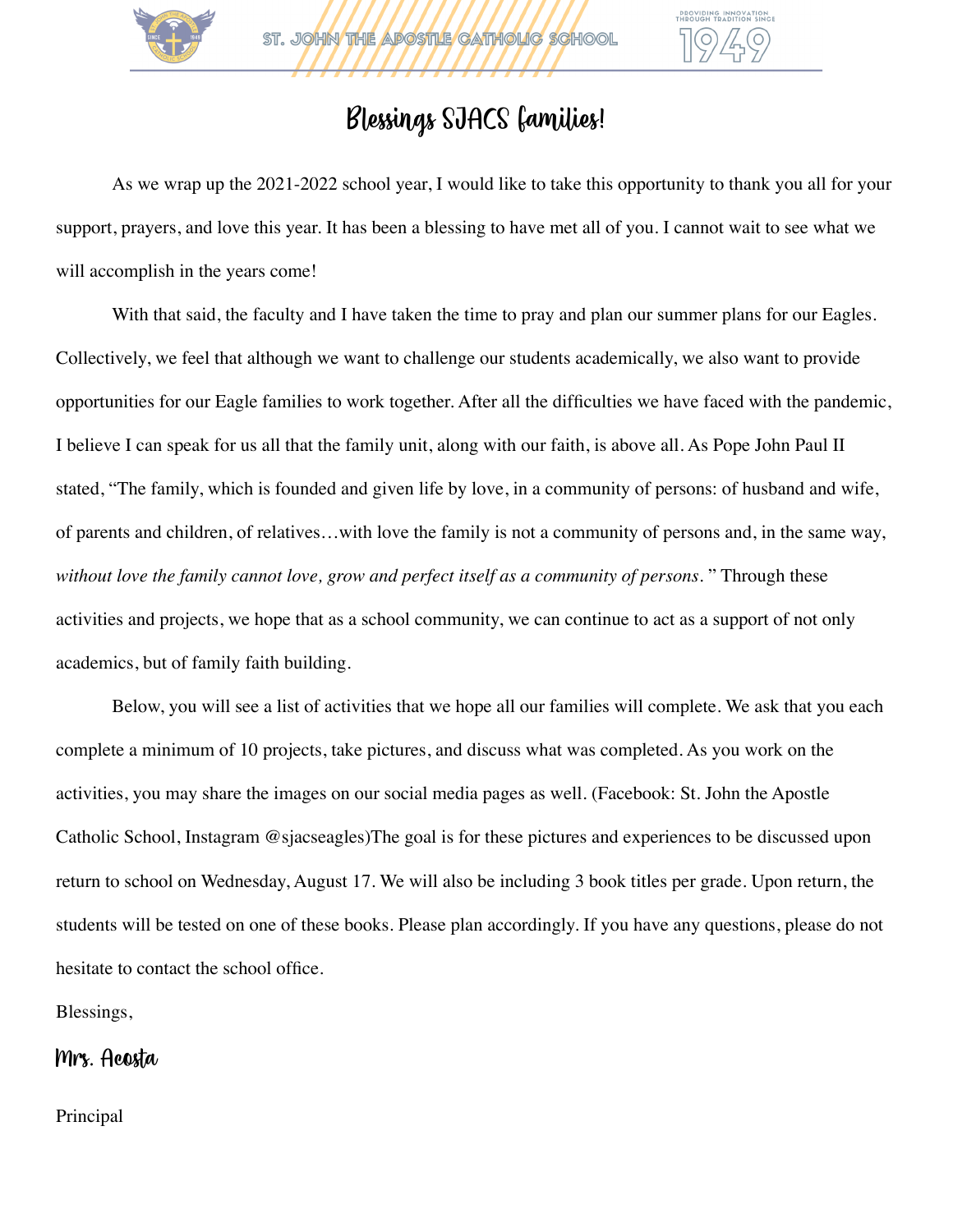

# ST. JOHN THE APOSTLE CATHOLIC SCHOOL



#### **SJACS Soaring Summer Activities**

| 1. Water balloon or<br>water gun fight     | 22. Scavenger hunt                  | 43. Watch the sunset                     | 63. Pick wildflowers                  | 83. Visit local free<br>museum    | 102. Read a summer-<br>y book                |
|--------------------------------------------|-------------------------------------|------------------------------------------|---------------------------------------|-----------------------------------|----------------------------------------------|
| 2. Zoo or petting zoo                      | 23. Geocaching                      | 44. Breakfast on the<br>grill            | 64. Catch fireflies                   | 84. Have a dance                  | 103. Color or sketch                         |
| 3. Stargaze                                | 24. Host a bbq                      | 45. Watermelon<br>spitting contest       | 65. Go rollerblading                  | party<br>85. Spa night            | 104. Take a nap                              |
| 4. Bonfire                                 | 25. Visit a state or<br>county park | 46. Make sun tea                         | 66. Visit a car show                  | 86. Game night                    | 105. Listen to a<br>podcast                  |
| 5. Fly a kite                              | 26. Try (inter)tubing               | 47. Look for shapes in<br>clouds         | 67. Flea market<br>68. Train for a 5k | 87. Thrift shop                   | 106. Organize your<br>closet                 |
| 6. Make Chalk art                          | 27. Canoe or kayak                  |                                          |                                       | 88. Take a free                   |                                              |
| 7. Visit a farmers'<br>market              | 28. Local festivals                 | 48. Noodle war                           | 69. Visit a splash pad                | workshop                          | 107. Lighthouse<br>caretaker                 |
| 8. Attend fireworks                        | 29. Lemonade stand                  | 49. Play with<br>sparklers               | 70. Play lawn games                   | 89. Build an indoor<br>fort       | 108. Host a brunch                           |
| 9. Have a picnic                           | 30. Sunbathe                        | 50. Plant an herb<br>garden              | 71. State or county<br>fair           | 90. Make homemade<br>ice cream    | 109. Screen-free day                         |
| 10. Neighborhood<br>potluck or block party | 31. Take your dog to a<br>dog park  | 51. Visit botanical<br>farm or arboretum | 72. Blow bubbles                      | 91. Christmas in July             | 110. Play dress up or<br>have a fashion show |
| 11. 'Camp' in your<br>backyard             | 32. Have a yard sale                | 52. Drive-in movie                       | 73. Clean out your<br>garage          | 92. Movie night                   | 111. Perform a Puppet<br>show                |
| 12. Play frisbee or                        | 33. Go fishing                      | 53. Act tourist-y in<br>your own town    | 74. Cook over an<br>open fire         | 93. 'Chopped'<br>competition      | 112. Paint a room                            |
| disc golf                                  | 34. Run through the<br>sprinkler    | 54. Watch a parade                       | 75. Jump rope or play<br>hopscotch    | 94. Try out a new<br>hobby        | 113. Make potpourri                          |
| 13. Go swimming                            | 35. Go to a lake                    |                                          | 76. Visit the library                 | 95. Clothing swap                 | 114. Tea party                               |
| 14. Take a bike ride                       | 36. Garage sale shop                | 55. One day road trip                    |                                       |                                   |                                              |
| 15. Outdoor concert                        | 37. Play baseball,                  | 56. Feed the ducks                       | 77. Window shop                       | 96. Bake cookies                  | 115. Make jam                                |
| 16. Movie in the park                      | football, capture the<br>flag, etc. | 57. Tie-dye                              | 78. Cheap matinee<br>movie            | 97. Try a new recipe              | 116. Put together a<br>puzzle                |
| 17. Play tennis                            | 38. U-pick fruit farm               | 58. Skip stones                          | 79. Volunteer at an<br>animal shelter | 98. Go bowling                    | 117. Make snow<br>cones                      |
| 18. Yoga in the park                       | 39. Walk or play in<br>the rain     | 59. Go camping                           | 80. Visit local nature                | 99. Make root beer<br>floats      | 118. Visit a friend or                       |
| 19. Go for a hike                          | 40. Photo shoot                     | 60. Night swim                           | center                                | 100. Polish your nails<br>or toes | relative                                     |
| 20. Get ice cream                          | 41. Wash the car                    | 61. Make a tire swing                    | 81. Make homemade<br>popsicles        | 101. Turn a pair of               | 119. Look through<br>photo albums            |
| 21. Flashlight tag                         | 42. Watch the sunrise               | 62. Build a sandcastle                   | 82. Start a side hustle<br>business   | jeans into jean shorts            | 120. Binge watch a<br>new show               |